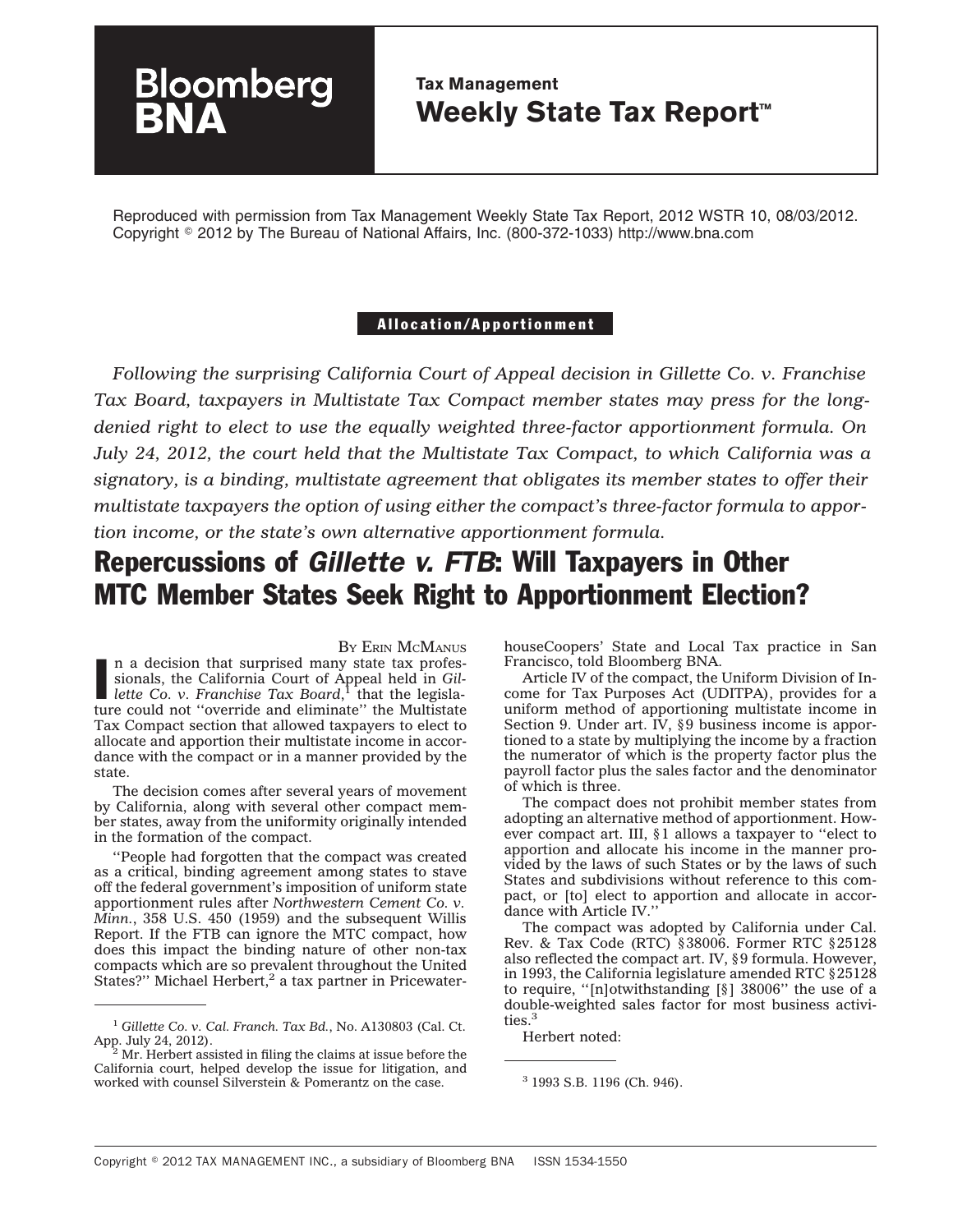California never acknowledged or informed taxpayers of the equally weighted apportionment election, although other elections found within the compact were permitted. For example, prior to 1993, California allowed an election to override its statutory provisions for the sale of a non-business partnership interest. On the other hand, the state never made taxpayers aware of the equally weighted apportionment election on any form or combined report instructions.

In reaching its decision in *Gillette*, the court found that, as a member state to the compact, California could not unilaterally repeal compact terms, and that compact art. III, §1 ''specifically extended. . .to taxpayers as third parties regulated under the compact'' the right to elect to apportion their taxes under UDITPA and ''enforce this right as part of [a] tax refund suit.''

The *Gillette* court ruled that the article III ''election provision is not optional for party states.'' Despite Multistate Tax Commission references to the compact as a "model law" and "not truly a compact," the court held that the compact is binding on California. The court stated that ''the Compact operates as a model law for those states that choose to be associate members, rather than signatory members.''

Steve Wlodychak, a principal at Ernst & Young in Washington, D.C. told Bloomberg BNA: ''The court got it right. It was a very well thought out, well reasoned decision.'' Thomas Steele, a partner at Morrison & Foerster LLP in San Francisco told Bloomberg BNA, ''the court showed courage and discipline.''

### THE FUTURE OF APPORTIONMENT IN CALIFORNIA

#### Possible Appeal to California Supreme Court

Both Herbert and Steve Danowitz, a partner in Ernst & Young's Los Angeles office told Bloomberg BNA that the FTB was likely to appeal.

In regard to the possible outcome of an appeal, Herbert noted that:

> the court ruled against the FTB on three grounds and the FTB will have to overcome all of them. First, the compact is a binding agreement among sovereign signatory states that California cannot unilaterally alter or amend. Second, the state cannot impair contracts under either the state or federal constitution. Third, the purported change runs afoul of the California constitution's reenactment rule, which is intended to prevent implied repeal of sections.

Herbert also observed that ''the federal impairment ruling gives taxpayers a viable basis to take this to the U.S. Supreme Court, if needed.''

Danowitz also told Bloomberg BNA that ''pending appeal, the FTB likely would not issue any refunds for claims based on the equally weighted apportionment formula until the appeals process was exhausted.'' Nevertheless, he noted: ''Taxpayers that can benefit from the use of equal weighting should consider filing refund claims.''

Validity of S.B. 1015 Under California Proposition 26 The release of the *Gillette* opinion was preceded by the California legislature's passage of S.B. 1015, which was signed into law by Gov. Jerry Brown (D) on June 27 and provided for the withdrawal of California from the compact effective upon enactment.

Although the then pending *Gillette* case was not mentioned in the legislation, Danowitz told Bloomberg BNA that ''there was speculation that oral arguments had not gone well for the FTB, which may have prompted the legislation.''

Despite the legislature's attempt to prevent taxpayer's from making an art. III, §1 election going forward, Wlodychak told Bloomberg BNA ''S.B. 1015 might not be valid under California Proposition 26, which requires a two-thirds vote in both houses of the legislature to approve any law that results in any taxpayer paying a higher tax.''

According to Danowitz, ''the general tax community is aware of Proposition 26 and has noted that S.B. 1015 did not receive the requisite two-thirds vote in either the Senate or Assembly.''

EFFECT OF *GILLETTE* ON OTHER MEMBER STATES Prior to its withdrawal from the compact on June  $27<sup>4</sup>$  California was one of several compact member states that had amended their apportionment provisions to require taxpayers to use a formula different from the compact's equally-weighted three-factor formula. Many of these amendments were made notwithstanding, with amendment to, or repeal of compact article III, §1.

Although *Gillette* has no precedential value in other state's jurisdictions, it may prove persuasive for taxpayers challenging a member state's mandatory apportionment formula that differs from the compact's equally weighted three factor formula. As Steele told Bloomberg BNA ''*Gillette* shifts the calculus in favor of taxpayers around the country.''

Compact members are states that have enacted the compact into their state law.<sup>5</sup> Following California's withdrawal, the remaining 19 compact member states are as follows: Alabama, Alaska, Arkansas, Colorado, District of Columbia, Hawaii, Idaho, Kansas, Michigan, Minnesota, Missouri, Montana, New Mexico, North Dakota, Oregon, South Dakota, Texas, Utah, and Washington.<sup>6</sup>

**Alabama:** Alabama adopted the compact in 1997.<sup>7</sup> In 2011, Alabama enacted H.B. 434, which amended art. IV, §9 to require a double-weighted sales factor, retroactively effective for taxable years beginning after Dec. 31, 2010.<sup>8</sup>

Bruce Ely, a partner at Bradley Arant Boult Cummings LLP in Birmingham, Ala. told Bloomberg BNA that ''although the Alabama legislature chose to amend

<sup>8</sup> H.B. 434 also amended art. IV, §17 to replace costs of performance sourcing with market-based sourcing of sales of other than tangible property.

<sup>4</sup> The Multistate Tax Commission no longer lists California as a member state on its website at [http://www.mtc.gov/](http://www.mtc.gov/AboutStateMap.aspx) [AboutStateMap.aspx.](http://www.mtc.gov/AboutStateMap.aspx) Instead, it's now listed as an associate member.<br><sup>5</sup> [http://www.mtc.gov/About.aspx?id=1818.](http://www.mtc.gov/About.aspx?id=1818)

<sup>6</sup> [http://www.mtc.gov/AboutStateMap.aspx.](http://www.mtc.gov/AboutStateMap.aspx)

<sup>7</sup> Ala. Code §40-27-1.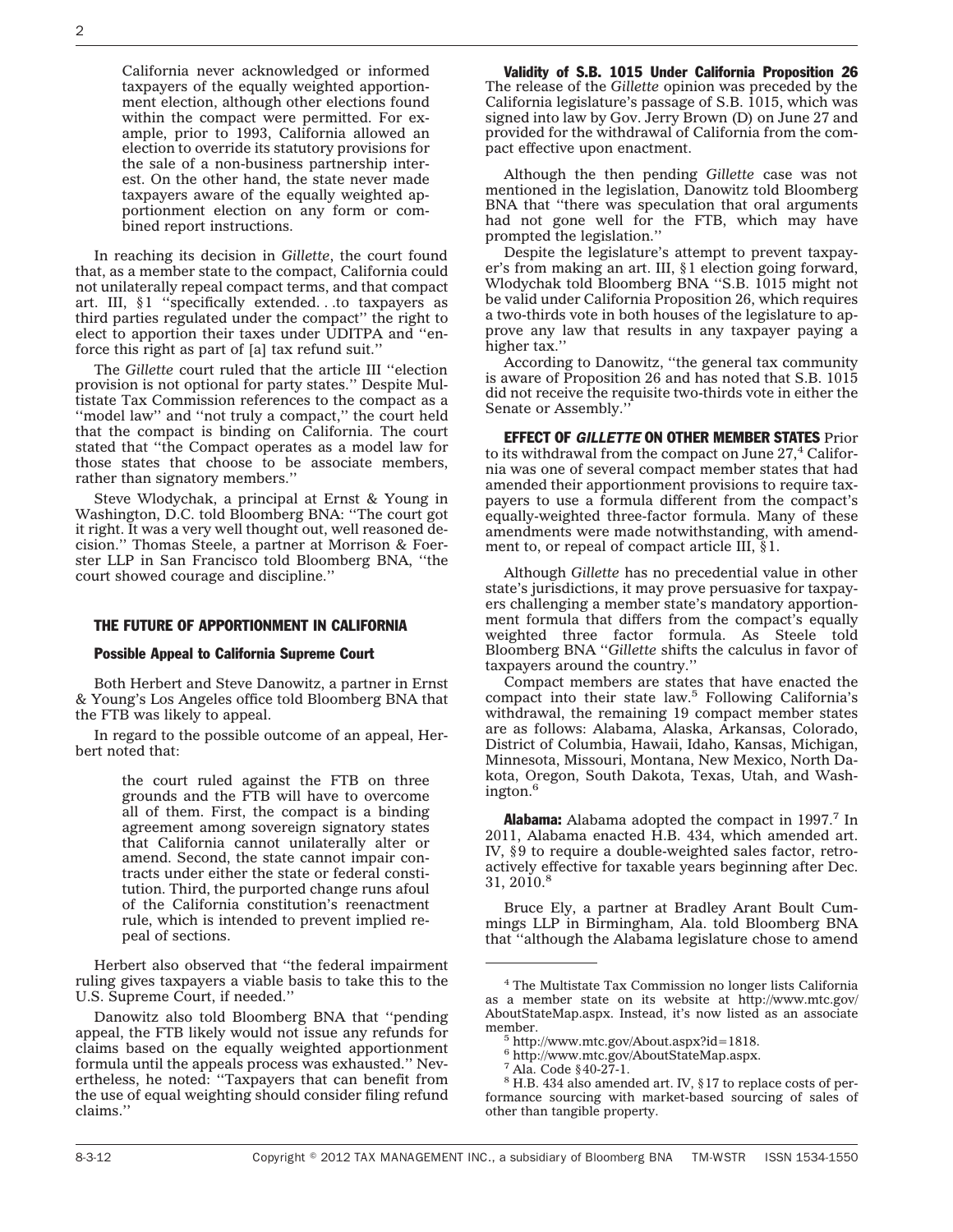the state's version of the Compact by editing the Compact itself, in contrast to California, leaving the taxpayer option untouched, the Alabama Department of Revenue may be faced with the same dilemma soon wait for a test case and fight it out in our courts or convince the legislature, ala California, to withdraw from the Compact.''

Alaska: Alaska adopted the compact in 1970 as Alaska Stat. §43.19.010 and uses art. IV, §9 as its apportionment formula for most businesses.<sup>9</sup>

**Arkansas:** Arkansas adopted the compact in 1967 as Ark. Code Ann. §26-5-101. In addition, Arkansas enacted UDITPA as Ark. Code Ann. §§26-51-701 through 26-51-721. In 1995, Arkansas enacted S.B. 532, which amended both Ark. Code Ann. §26-5-101, art. IV, §9 and Ark. Code Ann. §26-51-709 to require a doubleweighted sales factor.

**Colorado:** Colorado adopted the compact in 1963 as Colo. Rev. Stat. §24-60-1301. Colorado also enacted, for tax years beginning on or after Jan. 1, 1979, the equallyweighted three-factor apportionment formula in Colo. Rev. Stat. §39-22-303(1), which referenced Colo. Rev. Stat. §24-60-1301.

In 2008, Colorado enacted H.B. 1380, which repealed art. III, §1 from the compact under Colo. Rev Stat. §24- 60-1301. H.B. 1380 also repealed Colo. Rev. Stat. §39- 22-303(1) and replaced it with Colo. Rev. Stat. §39-22- 303.5, which requires taxpayers to use a single-sales factor apportionment formula, effective for tax years beginning on or after Jan. 1, 2009.

Steele told Bloomberg BNA ''the *Gillette* decision might provide Colorado taxpayers with the right to use the three factor election.''

**District of Columbia:** The District of Columbia adopted the compact in  $1981<sup>10</sup>$  and separately enacted the equally-weighted three-factor apportionment formula as D.C. Code Ann. §47-1810.02(d).

In 2011, Act 19-21 added D.C. Code Ann. §47- 1810.02(d-1), which requires a double-weighted sales factor for tax years beginning after Dec. 31, 2010.

**Hawaii:** Hawaii enacted UDITPA provisions in  $1967$ ,<sup>11</sup> and subsequently adopted the compact in 1968.<sup>12</sup> Both provisions continue to conform to the compact's equally-weighted three-factor formula.<sup>13</sup>

**Idaho:** Idaho adopted the compact in  $1967$ ,<sup>14</sup> and separately enacted UDITPA provisions in Idaho Code Ann. §63-3027. Section 63-3027(i) originally provided for an equally-weighted three-factor apportionment formula.

However, in 1994 H.B. 897 amended Idaho Code Ann. §63-3027(i) by adding paragraph (1) to provide that ''notwithstanding the election in article III, §1 of the multistate tax compact,'' all business income must be apportioned using a double-weighted sales factor.<sup>15</sup>

H.B. 897 also added paragraph (2) to §63-3027(i) to retain the equally-weighted three-factor formula for combined groups.

Kansas: Kansas enacted UDITPA provisions with some modifications in  $1963$ ,<sup>16</sup> and adopted the compact in 1967.17 Kan. Stat. Ann. §79-3279(b) allows a taxpayer to elect to use an equally-weighted three-factor formula or to use a two-factor sales and property formula.

**Michigan:** Michigan adopted the compact in 1970 as Mich. Comp. Laws §205.581. The single business tax (SBT) originally used the compact's three-factor apportionment formula.18

Michigan moved from an equally weighted threefactor formula to a 40 percent weighted sales factor tax years beginning after Dec. 31, 1990. The state enacted a 50 percent or double-weighted sales factor for tax years beginning after Dec. 31, 1992, an 80 percent weighted sales factor for tax years beginning after Dec. 31, 1996, a 90 percent weighted sales factor for tax years beginning after Dec. 31, 1998, a 92.5 percent weighted sales factor for tax years beginning after Dec. 31, 2007, and ultimately a 95 percent weighted sales factor prior to the repeal of the SBT.<sup>19</sup>

The Michigan business tax (MBT) (2008-2011) required and the current (2012 forward) corporate income tax (CIT) require the use of a single-sales factor apportionment formula.<sup>20</sup>

2011 H.B. 4479 amended Mich. Comp. Laws §205.581 to specifically deny the compact art. III, §1 election to CIT taxpayers for all tax years and to MBT taxpayers for tax years beginning on or after Jan. 1, 2011.

Patrick Van Tiflin, a partner at Honigman Miller Schwartz and Cohn LLP in Lansing, Mich. and a member of the Bloomberg BNA State Tax Advisory Board, told Bloomberg BNA: ''No one litigated the initial move away from the equally weighted factor formula. It was towards the end of the SBT with the 90 percent sales factor that taxpayers began to challenge the apportionment formula.

''Most litigation came later involving the 2008 tax year under the MBT, although we have filed cases under the SBT as well. Treasury disputes that the MBT tax base is subject to the compact because of its combination of net income and gross receipts,'' Van Tiflin told Bloomberg BNA.

Van Tiflin also told Bloomberg BNA, ''the amendment to Michigan's version of compact art. III, §1 was a direct result of such litigation.''

<sup>&</sup>lt;sup>9</sup> In 1981, the legislature enacted §43.02.072, which requires oil and gas companies to use a special apportionment formula. <sup>10</sup> D.C. Code Ann. §47-441. The district adopted the com-

pact with modifications to source sales to the U.S. government to the district by excluding art. III, §2 and modifying art. IV, §16.11 Haw. Rev. Stat. §§235-21 through 235-38. <sup>12</sup> Haw. Rev. Stat. §255-1. <sup>13</sup> *See* Haw. Rev. Stat. §235.29. <sup>14</sup> Idaho Code Ann. §63-3701.

 $^{15}$  The amendment was retroactively effective for tax years beginning on or after Jan. 1, 1994.

beginning on or after Jan. 1, 1994. <sup>16</sup> Kan. Stat. Ann. §§79-3271 through 79-3288b. <sup>17</sup> Kan. Stat. Ann. §79-4301. <sup>18</sup> *See Donovan Constr. Co. v. Mich. Dept. of Treas.*, 337 N.W.2d 297 (Mich. App. 1983), *app. denied*, 419 Mich. 894

<sup>&</sup>lt;sup>197</sup> Former Mich. Comp. Laws §§208.45, 208.45a.<br><sup>20</sup> Mich. Comp. Laws §§206.663(3) (CIT), 208.1301(1) (MBT).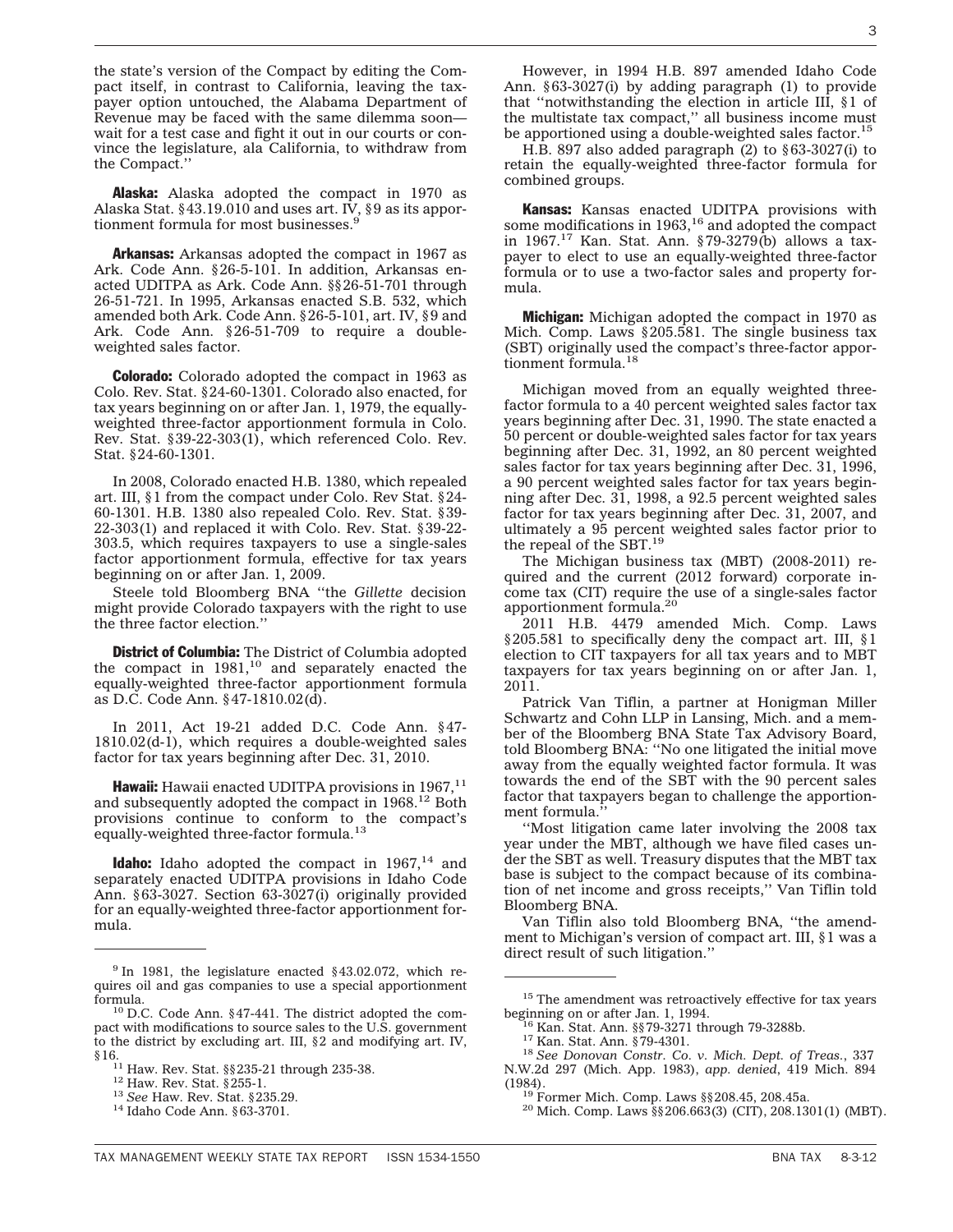**Minnesota:** Minnesota adopted the compact in 1983.21

Dale Busacker, Director of State and Local Taxes at Grant Thornton LLP in Minneapolis, Minn., told Bloomberg BNA:

Prior to 1987, Minnesota had allowed corporate taxpayers the ability to choose to use either the equally weighted three factor apportionment formula or to use an apportionment formula that weighted sales at 70 percent and property and payroll at 15 percent each. In 1987, the legislature decided that taxpayers should no longer have the option to use the equally weighted three factor apportionment formula, and repealed the election provided under Minnesota law and to also repeal the election provided under article III of the compact along with the provisions of article IV.

1999 H.B. 2420 amended the formula to provide for a 75 percent weighted sales factor, and 2005 H.B. 138 required the phase-in of a single-sales factor for 2007 through  $2014.<sup>22</sup>$ 

**Missouri:** Missouri adopted the compact in  $1967.^{23}$ Missouri allows taxpayers to elect to use the compact apportionment formula or to use a single-sales factor formula.24

**Montana:** Montana adopted the compact in 2001.<sup>25</sup> Montana also provides for an equally-weighted threefactor apportionment formula under Mont. Code Ann. §15-31-305.

New Mexico: New Mexico adopted the compact in 1967.26 The state also enacted UDITPA as N.M. Stat. Ann. §§7-4-1 through 7-4-21.

N.M. Stat. Ann. §7-4-3 states that income is to be allocated and apportioned according to UDITPA unless otherwise provided. N.M. Stat. Ann. §7-4-10(A) provides for an equally-weighted three-factor formula, and N.M. Stat. Ann. §7-4-10(B) allows manufacturers to elect to use a double-weighted sales factor, effective for tax years beginning on or after Jan. 1, 2020.

North Dakota: North Dakota enacted UDITPA provisions in  $1965$ ,  $27$  and the compact in  $1969$ .  $28$  N.D. Cent. Code §57-38.1-21 reflects the equally-weighted threefactor formula in compact art. IV, §9.

**Oregon:** In 1965 Oregon enacted UDITPA provisions as Or. Rev. Stat. §§305.605 through 305.675, and adopted the compact in 1967.<sup>29</sup> Or. Rev. Stat. §305.605(2) states that the UDITPA provisions ''shall be so construed as to effectuate its general purpose to make uniform the law of those states which enact it.''

Or. Rev. Stat. §314.650 originally provided for an equally-weighted three-factor formula. This section was

amended in 1989 by H.B. 2643 to require a doubleweighted sales factor, effective for tax years beginning on or after Jan. 1, 1991.

2001 H.B. 2281 required the use of a formula with a sales factor weighted 80 percent and the property and payroll factors each weighted 10 percent, effective for tax years beginning on or after May 1, 2003.

2003 H.B. 3183 further amended Or. Rev. Stat. §314.650, effective for tax years beginning on or after July 1, 2006, to require a sales factor weighted 90 percent, and the property and payroll factors each weighted 5 percent. However, 2005 S.B. 31, enacted Sept. 2, 2005, deleted the 90/5/5 formula before it took effect and required a single sales factor, retroactively effective for tax years beginning on or after July 1, 2005.

**South Dakota:** South Dakota adopted the compact in  $1976^{30}$  but does not have a corporate net income tax.

**Texas:** Texas adopted the compact in  $1981.^{31}$  However, the current and prior franchise tax regimes require the use of a single gross receipts factor for the apportionment of income.<sup>32</sup>

David Cowling, a partner at Jones Day in Dallas, Texas told Bloomberg BNA, ''When asked whether the UDITPA three factor apportionment is available in Texas, the Texas Comptroller of Public Accounts has consistently and emphatically said no."33

''Interestingly, as of June, 2012, no Texas taxpayer had appealed an adverse decision on this issue to District Court,'' Cowling said.

Cowling believes, ''the *Gillette* decision will reinvigorate taxpayers who seek UDITPA three factor apportionment in Texas, and lead to an increase in refund claims.''

**Utah:** Utah adopted the compact in  $1969.^{34}$  The state also enacted UDITPA provisions as Utah Code Ann. §§59-7-302 through 59-7-321.

Most taxpayers may elect to use an equally-weighted three-factor formula or a double-weighted sales factor.<sup>35</sup> However, for taxable years that begin on or after Jan. 1, 2013, "sales factor weighted taxpayers" must apportion Utah income using a single-sales factor formula to be phased in beginning with tax years beginning on or after Jan. 1, 2011, and ending before Jan. 1, 2013.<sup>36</sup>

A ''sales factor weighted taxpayer'' is defined as having greater than 50 percent of its total sales everywhere generated from other than mining, manufacturing, transportation and warehousing, most information services, or finance and insurance.<sup>3</sup>

<sup>30</sup> S.D. Codified Laws §10-54-1. <sup>31</sup> Tex. Tax Code §141.001. <sup>32</sup> Tex. Tax Code §171.106(a). <sup>33</sup> *See, e.g.,* Tex. Comp. of Pub. Accts., Comptroller Dec., Hearing No. 104,752 (Aug. 18, 2011) (notwithstanding absence of repealed statutory prohibition, applicable Texas authorities preclude a taxable entity from electing to use the MTC three-

<sup>&</sup>lt;sup>21</sup> Minn. Stat. §290.171.<br><sup>22</sup> Minn. Stat. §290.171(2)(b).<br><sup>23</sup> Mo. Laws §§143.451, 143.461. *See* Mo. Dept. of Rev.,<br>Schedule MO-MS Instructions.

<sup>&</sup>lt;sup>25</sup> Mont. Code Ann. §15-1-601.<br><sup>26</sup> N.M. Stat. Ann. §7-5-1.<br><sup>27</sup> N.D. Cent. Code §§57-38.1-01 through 57-38.1-21.<br><sup>28</sup> N.D. Cent. Code §57-59-01.<br><sup>29</sup> Or. Rev. Stat. §305.655.

<sup>&</sup>lt;sup>34</sup> Utah Code Ann. §59-1-801.<br><sup>35</sup> Utah Code Ann. §59-7-311(2).<br><sup>36</sup> Utah Code Ann. §59-7-302(2)(a)<br><sup>37</sup> Utah Code Ann. §59-7-302(2)(a)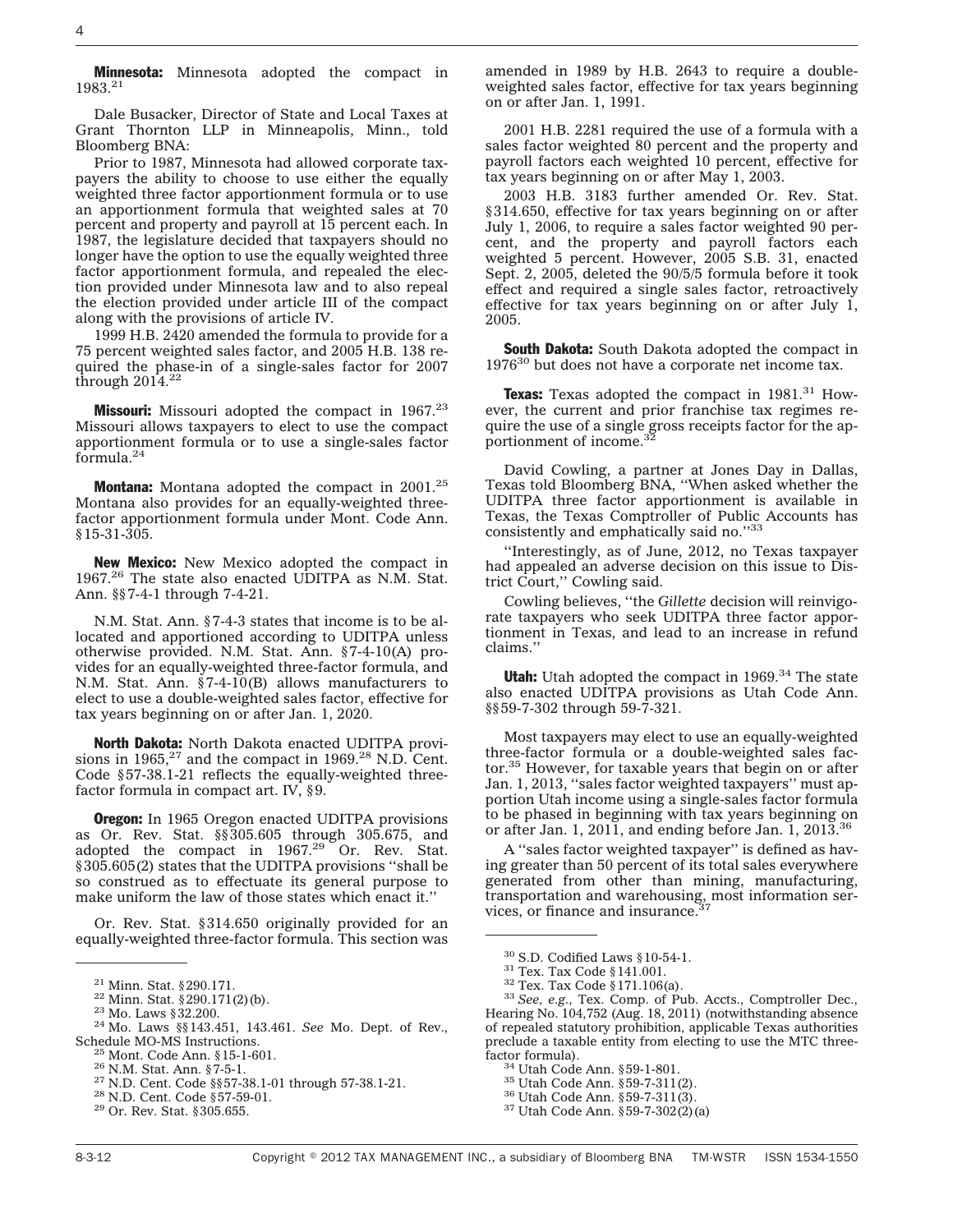**Washington:** Washington adopted the compact in 1967.38 Washington does not have a corporate net income tax. The business and occupations tax is levied on

 $^{38}$  Wash. Rev. Code §82.56.010.  $^{39}$  Wash. Rev. Code §82.04.220.

gross receipts for the privilege of engaging in business in the state.<sup>39</sup> Gross receipts are apportioned pursuant to Wash. Rev. Code §82.04.462.